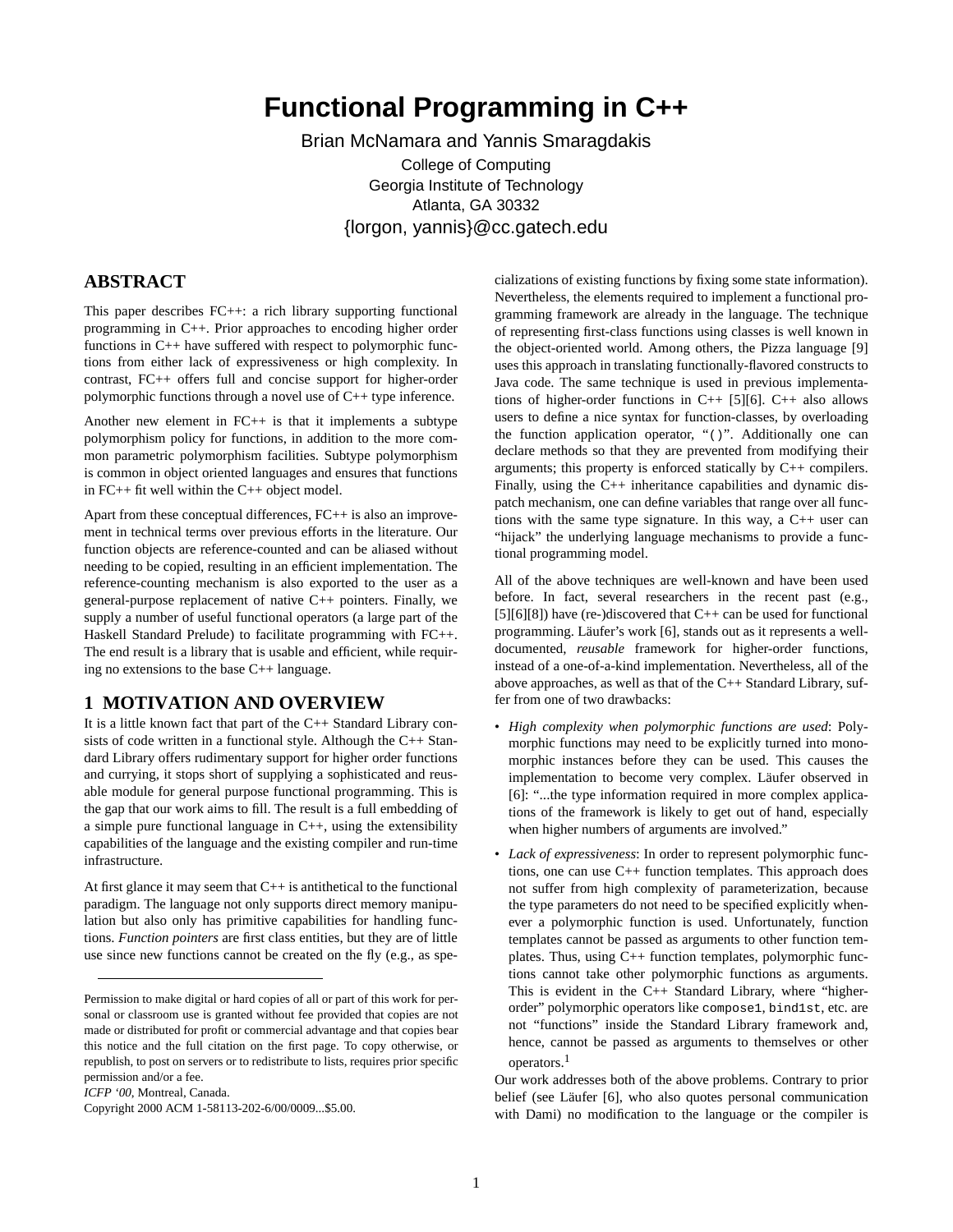needed. Instead, we are relying on an innovative use of C++ type inference. Effectively, our framework maintains its own type system, in which polymorphic functions can be specified and other polymorphic functions can recognize them as such.

(*Important note*: Since C++ type inference is in the core of our technique, a disclaimer is in order:  $C++$  type inference is a unification process matching the types of actual arguments of a function template to the declared polymorphic types (which may contain type variables, whose value is determined by the inference process). C++ type inference does *not* solve a system of type equations and does *not* relieve the programmer from the obligation to specify type signatures for functions. Thus, the term "C++ type inference" should not be confused with "type inference" as employed in functional languages like ML or Haskell. The overloading is unfortunate but unavoidable as use of both terms is widespread. We will always use the prefix "C++" when we refer to "C++ type inference".)

The result of our approach is a convenient and powerful *parametric polymorphism* scheme that is well integrated in the language: with our library, C++ offers as much support for higher-order polymorphic functions as it does for native types (e.g., integers and pointers).

Apart from the above novelty, FC++ also offers two more new elements:

- First, we define a subtyping policy for functions of  $FC_{++}$ , thus supporting *subtype polymorphism*. The default policy is hardly unexpected: a function A is a subtype of function B, iff A and B have the same number of arguments, all arguments of B are subtypes of the corresponding arguments of A, and the return value of A is a subtype of the return value of B. (Using OO typing terminology, we say that our policy is *covariant* with respect to return types and *contravariant* with respect to argument types.) Subtype substitutability is guaranteed; a function double -> char can be used where a function int -> int is expected.
- Second, FC++ has a high level of technical maturity. For instance, compared to Läufer's approach, we achieve an equally safe but more efficient implementation of the basic framework for higher order functions. This is done by allowing function objects to be multiply referenced (aliased), albeit only through garbage collected "pointers". The difference in performance is substantial: compared to Läufer's framework, $<sup>2</sup>$  and running with</sup> the same client code (the main example implemented by Läufer) we achieve a 4- to 8-fold speedup.
- 1. The Standard Library offers "Class template versions" of these operators (unary\_compose for compose1 and binder1st for bind1st) but these suffer from the first problem (high complexity of parameterization).
- 2. In the object oriented community, the term "framework" usually refers to an "applications framework" [\[4\]:](#page-11-0) a set of reusable classes that can be refined through subclassing and definition of dynamic methods. Läufer's framework is a minimal applications framework. FC++ is based on an applications framework (slightly different from Läufer's) but also employs other mechanisms (e.g., C++ method templates). In this paper, the word "framework" will not always refer to an applications framework.

Additionally, FC++ builds significant functionality on top of the basic framework. We export a fairly mature reference-counting "pointer" class to library users, so that use of  $C_{++}$  pointers can be completely eliminated at the user level. We define a wealth of useful functions (a large part of the Haskell Standard Prelude) to enhance the usability of FC++ and demonstrate the expressiveness of our framework. It should be noted that defining these functions in a convenient, reusable form is possible exactly because of the support for polymorphic functions offered by FC++. It is no accident that such higher-order library functions are missing from other C++ libraries: supplying explicit types would be tedious and would render the functions virtually unusable.

The rest of the paper is organized as follows. Section 2 describes our representation of monomorphic and polymorphic functions. [Section 3](#page-6-0) shows some representative examples using our framework. [Section 4](#page-8-0) analyzes the expressiveness and limitations of FC++. [Section 5](#page-9-0) discusses aspects of our implementation. [Section](#page-10-0) [6](#page-10-0) presents related work. [Section 7 c](#page-11-0)ontains our conclusions.

#### **2 REPRESENTING FUNCTIONS**

To clarify our goal of embedding a functional language in C++, a quick example is useful. In Haskell [\[10\]:](#page-11-0)

take 5 (map odd [1..])

evaluates to

[True,False,True,False,True].

With FC++, we can do the same in C++: take( 5, map( odd, enumFrom(1) ) )

Note some aspects of the above example: enumFrom creates an "infinite" list. map demonstrates the support for higher order functions. take is one of many standard Haskell functions supported by FC++. The differences between the C++ and Haskell code are limited to syntax details: the C++ version has extra parentheses and commas, and lacks the syntactic sugar for common operations (e.g. "[1..]").

Previous C++ libraries that supported functional idioms could also express something resembling the above example. The biggest difference, however, is that in FC++ all the elements of our example are fully polymorphic. FC++ is the first C++ library to support *rank-2 polymorphism*: passing polymorphic entities as parameters to other polymorphic entities. Support for rank-2 polymorphism is much more useful in C++ than in functional languages like Haskell or ML, because of the limited capabilities of C++ type inference. Since C++ type inference only unifies function arguments, without rank-2 polymorphism the above example would need to either a) use a monomorphic function odd, or b) explicitly instantiate a class template Odd, e.g.,

take( 5, map( Odd<int>, enumFrom(1) ) ).

The problem with approach (a) is that odd would not be general enough to be used with, say, complex numbers. The problem with approach (b) is that it is inconvenient due to the explicit type signatures and because it requires maintaining class template versions as well as function template versions for the same concepts.

Following a convention also used by Läufer, we use the term *functoid* to refer to our abstraction of the familiar concept of "function". For clarity, we will distinguish between two kinds of functoids in FC++: *indirect functoids*, and *direct functoids*.

Indirect functoids are first-class entities in FC++. That is, one can define variables ranging over all indirect functoids with the same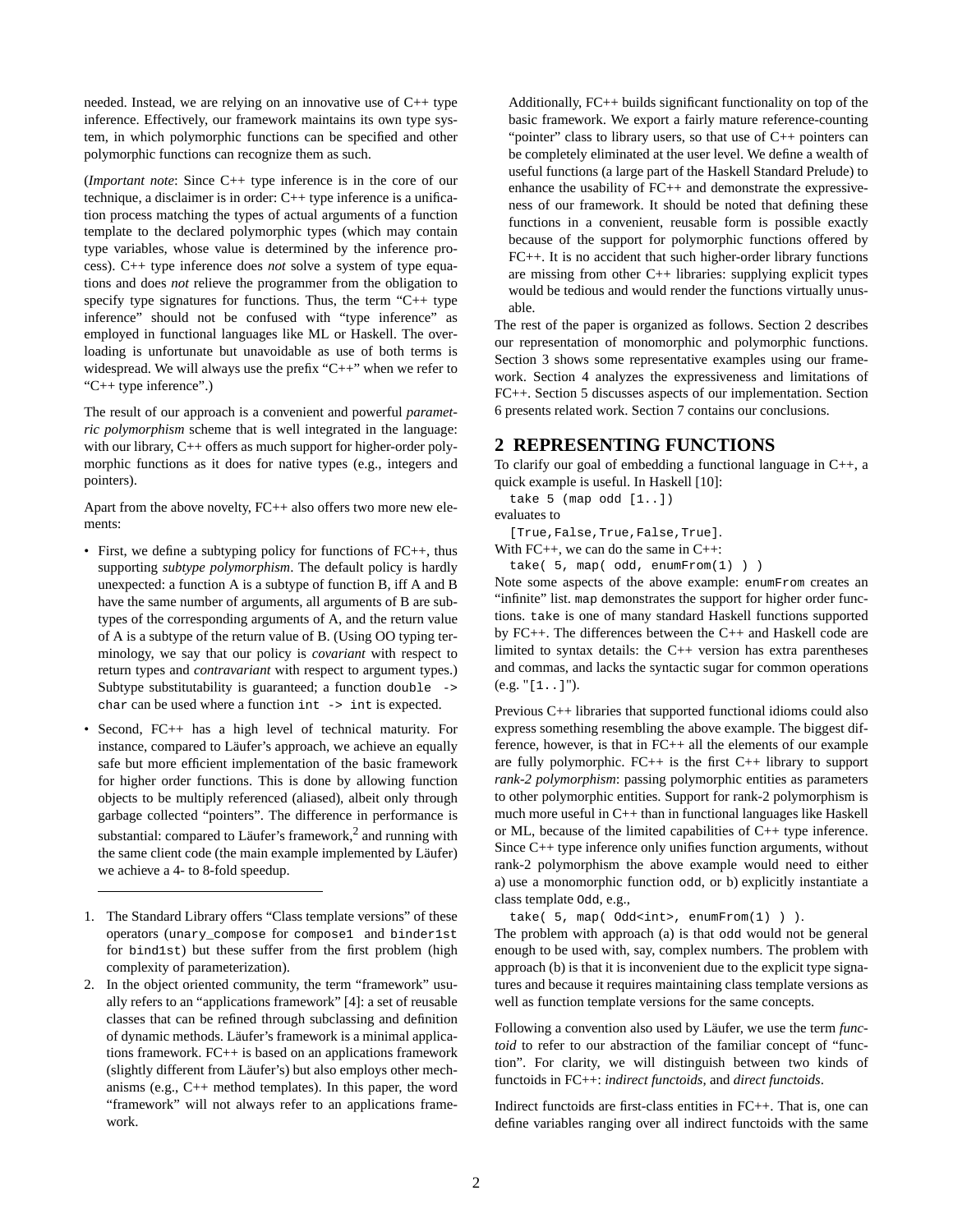<span id="page-2-0"></span>type signature. Indirect functoids can only represent monomorphic functions, however. In contrast, direct functoids can represent either monomorphic or polymorphic functions but they are not first-class entities. Direct functoids allow us to exploit C++ type inference. Conversion operators from direct functoids (for a monomorphic type signature) to indirect functoids are provided in the library.

We will first describe the special case of *monomorphic* direct functoids, because they are simpler and serve as a good introduction for readers not familiar with C++.

#### **2.1 Monomorphic Direct Functoids**

C++ is a class-based object-oriented language. Classes are defined statically using the keywords  $\text{struct}$  or  $\text{class.}^3$  C++ provides a way to overload the function call operator (written as a matching pair of parentheses: "()") for classes. This enables the creation of objects which look and behave like functions (*function objects*). For instance, we show below the creation and use of function objects to double and add one to a number:

```
struct Twice {
 int operator()( int x ) { return 2*x; }
} twice;
struct Inc {
 int operator()( int x ) { return x+1; }
} inc;
 twice(5) // returns 10
 inc(5) // returns 6
```
The problem with function objects is that their C++ types do not reflect their "function" types. For example, both twice and inc represent functions from integers to integers. To distinguish from the C++ language type, we say that the *signature* of these objects is int -> int

(the usual functional notation is used to represent signatures). As far as the C++ language is concerned, however, the types of these objects are Twice and Inc. (Note our convention of using an upper-case first letter for class names, and a lower-case first letter for class instance names.) Knowing the signature of a function object is valuable for further manipulation (e.g., for enabling parametric polymorphism, as will be discussed in [Section 2.3\)](#page-3-0). Thus, we would like to encapsulate some representation of the type signature of Twice in its definition. The details of this representation will be filled in [Section 2.3](#page-3-0), but for now it suffices to say that each direct functoid has a member called  $\text{Sig}(e.g.,\text{Twice}::\text{Sig})$  that represents its type signature. Sig is not defined explicitly by the authors of monomorphic direct functoids—instead it is inherited from classes that hide all the details of the type representation. For instance, Twice would be defined as:

```
struct Twice : public CFun1Type<int, int> {
 int operator()( int x ) { return 2*x; }
} twice;
```
That is,  $C$ Fun1Type is a  $C++$  class template whose only purpose is to define signatures. A class inheriting from CFun1Type<A,B> is a 1-argument monomorphic direct functoid that encodes a function from type A to type B. In general, the template CFunNType is used to define signatures for monomorphic direct functoids of  $N$  arguments.

Note that in the above definition of Twice we specify the type signature information (int -> int) twice: once in the definition of operator() (for compiler use) and once in CFun1Type<int, int> (for use by FC++). There seems to be no way to avoid this duplication with standard C++, but non-standard extensions, like the GNU C++ compiler's typeof, address this issue.

Monomorphic direct functoids have a number of advantages over normal C++ functions: they can be passed as parameters, they can have state, they can be given aliases using "typedef", etc. Native C++ functions can be converted into monomorphic direct functoids using the operator ptr\_to\_fun of FC++. It is worth noting that the C++ Standard Template Library (STL) also represents functions using classes with an operator(). FC++ provides conversion operations to promote STL function classes into monomorphic direct functoids.

#### **2.2 Indirect Functoids**

Direct functoids are not first class entities in the C++ language. Most notably, one cannot define a (run-time) variable ranging over all direct functoids with the same signature. We can overcome this by using a C++ subtype hierarchy with a common root for all functoids with the same signature *and* declaring the function application operator, "()", to be virtual (i.e., dynamically dispatched). In this way, the appropriate code is called based on the run-time type of the functoid to which a variable refers. On the other hand, to enable dynamic dispatch, the user needs to refer to functions indirectly (through pointers). Because memory management (allocation and deallocation) becomes an issue when pointers are used, $4$ we encapsulate references to function objects using a reference counting mechanism. This mechanism is completely transparent to users of FC++: from the perspective of the user, function objects can be passed around by value. It is worth noting that our encapsulation of these pointers prevents the creation of cyclical data structures, thus avoiding the usual pitfalls of reference-counting garbage collection.

*Indirect functoids* are classes that follow the above design. An indirect functoid representing a function with *N* arguments of types *A1*, *..., AN* and return type *R*, is a subtype of class

 $FunN< A1, A2...$ ,  $AN, R$ .

For instance, one-argument indirect functoids with signature P -> R

are subtypes of class Fun1<P,R>. This class is the referencecounting wrapper of class Fun1Impl<P,R>. Both classes are produced by instantiating the templates shown below:

template <class Arg1, class Result> class Fun1 : public CFun1Type<Arg1,Result> { Ref<Fun1Impl<Arg1,Result> > ref; ...

<sup>3.</sup> The difference between the two keywords is that members of a  $\qquad \qquad \text{public}:$ struct are by default accessible to non-class code (public), whereas members of a class are not (they default to private).

<sup>4.</sup> In C++, memory deallocation is explicit; objects created with new must be explicitly freed with delete.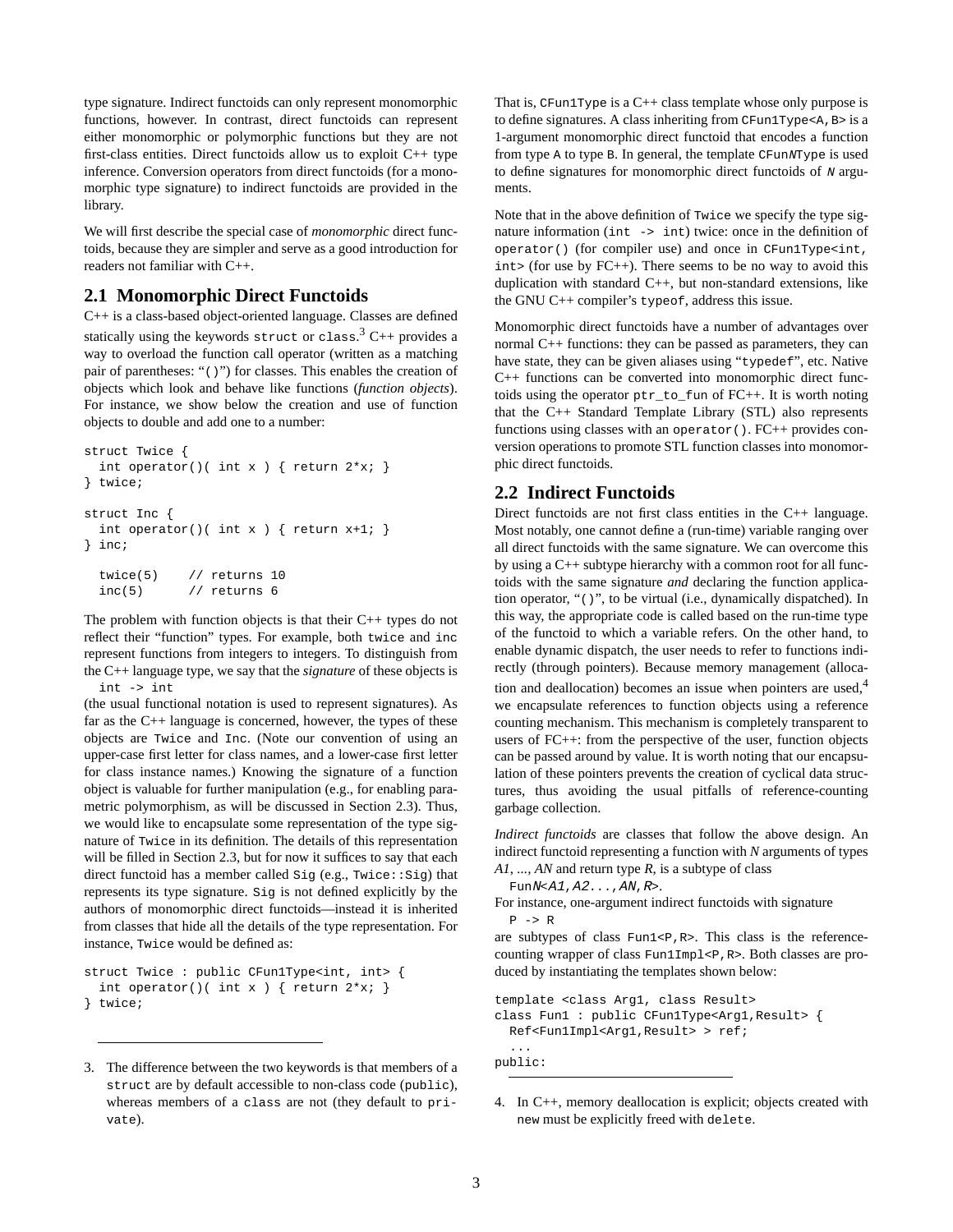```
typedef Fun1Impl<Arg1,Result>* Impl;
 Fun1( Impl i ) : ref(i) {}
 Result operator()( const Arg1& x ) const {
   return ref->operator()(x); }
  ...
};
template <class Arg1, class Result>
struct Fun1Impl : public CFun1Type<Arg1,Result> {
 virtual Result operator()(const Arg1&) const=0;
```
virtual ~Fun1Impl() {} };

(*Notes on the code*: The ellipsis (...) symbol in the above code is used to denote that parts of the implementation have been omitted for brevity. These parts implement our subtype polymorphism policy and will be discussed in [Section 2.5.](#page-6-0) The Ref class template implements our reference-counted "pointers" and will be discussed in [Section 5.3.](#page-10-0) For this internal use, any simple reference counting mechanism would be sufficient.)

Concrete indirect functoids can be defined by subclassing a class Fun1Impl<P, R> and using instances of the subclass to construct instances of class Fun1<P,R>. Variables can be defined to range over all functions with signature

P -> R.

For instance, if Inc is defined as a subclass of Fun1Impl<int, int>, the following defines an indirect functoid variable f and initializes it to an instance of Inc:

Funl<int, int>  $f$  (new Inc);

In practice, however, this definition would be rare because it would require that Inc be defined as a monomorphic function. As we will see in Section 2.3, the most convenient representation of functions is that of polymorphic direct functoids.

Monomorphic direct functoids can be converted to indirect functoids, using operations makeFun<sup>N</sup> (provided by FC++). For instance, consider direct functoids Twice and Inc from [Section](#page-2-0) [2.1](#page-2-0) (the definition of Inc was not shown). The following example is illustrative:

```
Fun1<int, int> f = makeFun1( twice );
f( 5 ); // returns 10
f = makeFun1(int inc);
f(5); // returns 6
```
It should be noted here that our indirect functoids are very similar to the functoids presented in Läufer's work [\[6\].](#page-11-0) Indeed, the only difference is in the wrapper classes,  $FunN< A1, A2, \ldots, AN, R>$ . Whereas we use a reference counting mechanism, Läufer's implementation allowed no aliasing: different instances of FunN<A1, A2..., AN, R> had to refer to different instances of FunNImpl <A1, A2,  $\dots$ , AN, R>. To maintain this property, objects had to be copied every time they were about to be aliased. This copying results in an implementation that is significantly slower than ours, often by an order of magnitude, as we will see in [Section 5.1.](#page-9-0) Also, unlike Läufer's functoids, our indirect functoids will rarely be defined explicitly by clients of FC++. Instead, they will commonly only be produced by fixing the type signature of a direct functoid.

## **2.3 Polymorphic Direct Functoids**

Polymorphic direct functoids support parametric polymorphism. Consider the Haskell function tail, which discards the first element of a list. Its type would be described in Haskell as

```
tail :: [a] \rightarrow [a]
```
Here a denotes any type; tail applied to a list of *integers* returns a list of *integers*, for example.

One way to represent a similar function in  $C_{++}$  is through member templates:

```
struct Tail {
 template <class T>
 List<T> operator()( const List<T>& l );
} tail;
```
Note that we still have an operator() but it is now a *member function template*. This means that there are multiple such operators—one for each type. C++ type inference is used to produce concrete instances of operator() for every type inferred by a use of the Tail functoid. Recall that C++ type inference is a unification process matching the types of actual arguments of a function template to the declared polymorphic types. In this example, the type List<T> contains type variable T, whose type value is determined as a result of the C++ type inference process. For instance, we can refer to tail for both lists of integers and lists of strings, instead of explicitly referring to tail<int> or tail<string>. For each use of tail, the language will infer the type of element stored in the list, based on tail's operand.

As discussed earlier, a major problem with the above idiom is that the C++ type of the function representation does not reflect the function type signature. For instance, we will write the type signature of the tail function as:

```
List<T> -> List<T>
but the C++ type of variable tail is just Tail.
```
The solution is to define a member, called Sig, that represents the type signature of the polymorphic function. That is, Sig is our way of representing "arrow" types. Sig is a template class parameterized by the argument types of the polymorphic function. For example, the actual definition of Tail is:

```
struct Tail {
  template <class L>
  struct Sig : public Fun1Type<L,L> {};
  template <class T>
 List<T> operator()(const List<T>& l) const
  \{ return l.tail(); \}} tail;
```
where Fun1Type is used for convenience, as a reusable mechanism for naming arguments and results.<sup>5</sup>

```
5. Its definition is just:
   template <class A1, class R> struct Fun1Type {
     typedef R ResultType;
     typedef A1 Arg1Type;
   };
```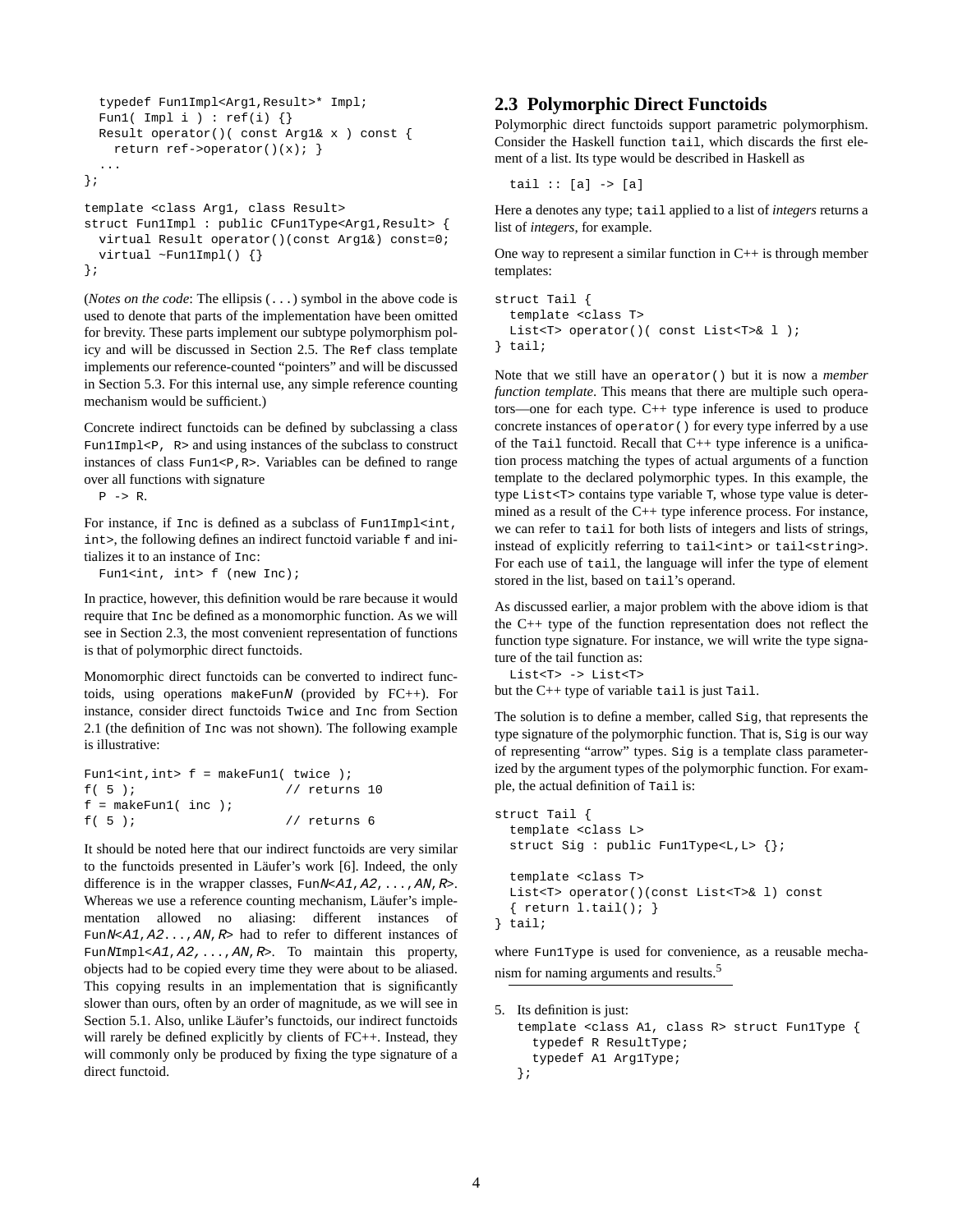<span id="page-4-0"></span>In reality, the Sig member of Tail, above, does not have to represent the most specific type signature of function tail. Instead it is used as a compile-time function that computes the return type of function tail, given its argument type. This is easy to see: the Sig for Tail just specifies that if L is the argument type of Tail, then the return type will also be  $L$ . The requirement that  $L$  be an instance of the List template does not appear in the definition of Sig (although it could).

The above definition of Tail is an example of a *polymorphic direct functoid*. In general, a direct functoid is a class with a member operator() (possibly a template operator), and a template member class Sig that can be used to compute the return type of the functoid given its argument types. Thus the convention is that the Sig class template takes the types of the arguments of the operator() as template parameters. As described in [Section 2.1,](#page-2-0) for monomorphic direct functoids, the member class Sig is hidden inside the CFunNType classes, but in essence it is just a template computing a constant compile-time function (i.e., returning the same result for each instantiation).

The presence of Sig in direct functoids is essential for any sophisticated manipulation of function objects (e.g., most higher-order functoids need it). For example, in Haskell we can compose functions using ".":

 $(tail . tail) [1, 2, 3] -- evaluates to [3]$ In C++ we can similarly define the direct functoid compose1 to act like ".", enabling us to create functoids like

composel(tail,tail).

The definition of compose1 uses type information from tail as captured in its Sig structure. Using this information, the type of compose1(tail, tail) is inferred and does not need to be specified explicitly. More specifically, the result of a composition of two functoids F and G is a functoid that takes an argument of type T and returns a value of type:

F::Sig<G::Sig<T>::ResultType>::ResultType , that is, the type that F would yield if its argument had the type that G would yield if its argument had type T. This example is typical of the kind of type computation performed at compile-time using the Sig members of direct functoids.

In essence, FC++ defines its own type system which is quite independent from C++ types. The Sig member of a direct functoid defines a compile-time function computing the functoid's return type from given argument types. The compile-time computations defined by the Sig members of direct functoids allow us to perform type inference with fully polymorphic functions without special compiler support. Type errors arise when the Sig member of a functoid attempts to perform an illegal manipulation of the Sig member of another functoid. All such errors will be detected statically when the compile-time type computation takes place—that is, when the compiler tries to instantiate the polymorphic operator().

Polymorphic direct functoids can be converted into monomorphic ones by specifying a concrete type signature via the operator monomorphize. For instance:

monomorphize1<List<int>, int> (head)

produces a monomorphic version of the "head" list operation for integer lists.

## **2.4 Use of Direct Functoids**

In this section we will demonstrate the use of FC++ direct functoids and try to show how much they simplify programming with polymorphic functions. The comparison will be to the two alternatives: templatized indirect functoids, and C++ function templates. [Section 3.2](#page-6-0) also shows the benefits of direct functoids in a more realistic, and hence more complex, example. To avoid confusion we will show here a toy example where the difference is, hopefully, much clearer.

Consider a polymorphic function twice that returns twice the value of its numeric argument. Its type signature would be

 $a \rightarrow a$ .

(In Haskell one would say

Num  $a \Rightarrow a \Rightarrow a$ .

It is possible to specify this type bound in  $C_{++}$ , albeit in a roundabout way—we will not concern ourselves with the issue in this paper.)

Consider also the familiar higher-order polymorphic function map, which applies its first argument (a unary function) to each element of its second argument (a list) and returns a new list of the results. One can specify both twice and map as collections of indirect functoids. Doing so generically would mean defining a C++ template over indirect functoids. This is equivalent to the standard way of imitating polymorphism in Läufer's framework. Figure 1 shows the implementations of map and twice using indirect functoids:

```
// N: Number type
template <class N>
struct Twice : public Fun1Impl<N, N> {
  N operator()(const N &n) const
  \{ return 2*n: \}};
// E: element type in original list
// R: element type in returned list
template <class E, class R>
struct Map : public
  Fun2Impl<Fun1<E, R>, List<E>, List<R>>>>>>>>
{
  List<R>
  operator()(Fun1<E, R> f, List<E> 1) const \{ \ldots \}};
```
#### **Figure 1: Polymorphic functions as templates over indirect functoids.**

(For brevity, the implementation of operator() in Map is omitted. The implementation is similar in all the alternatives we will examine.)

Alternatively, one can specify both twice and map using direct functoids ([Figure 2\)](#page-5-0). Direct functoids can be converted to indirect functoids for a fixed type signature, hence there is no loss of expressiveness. (In fact, the code for Map shown in [Figure 2](#page-5-0) is simpler than the real code, but only very slightly. In reality, the C++ keyword typename needs to precede the reference to RT1 and L::EleType, so that the compiler knows that their nested members EleType and ResultType are types.)

The direct functoid implementation is only a little more complex than the indirect functoid implementation. The complexity is due to the definition of Sig. Sig encodes the type signature of the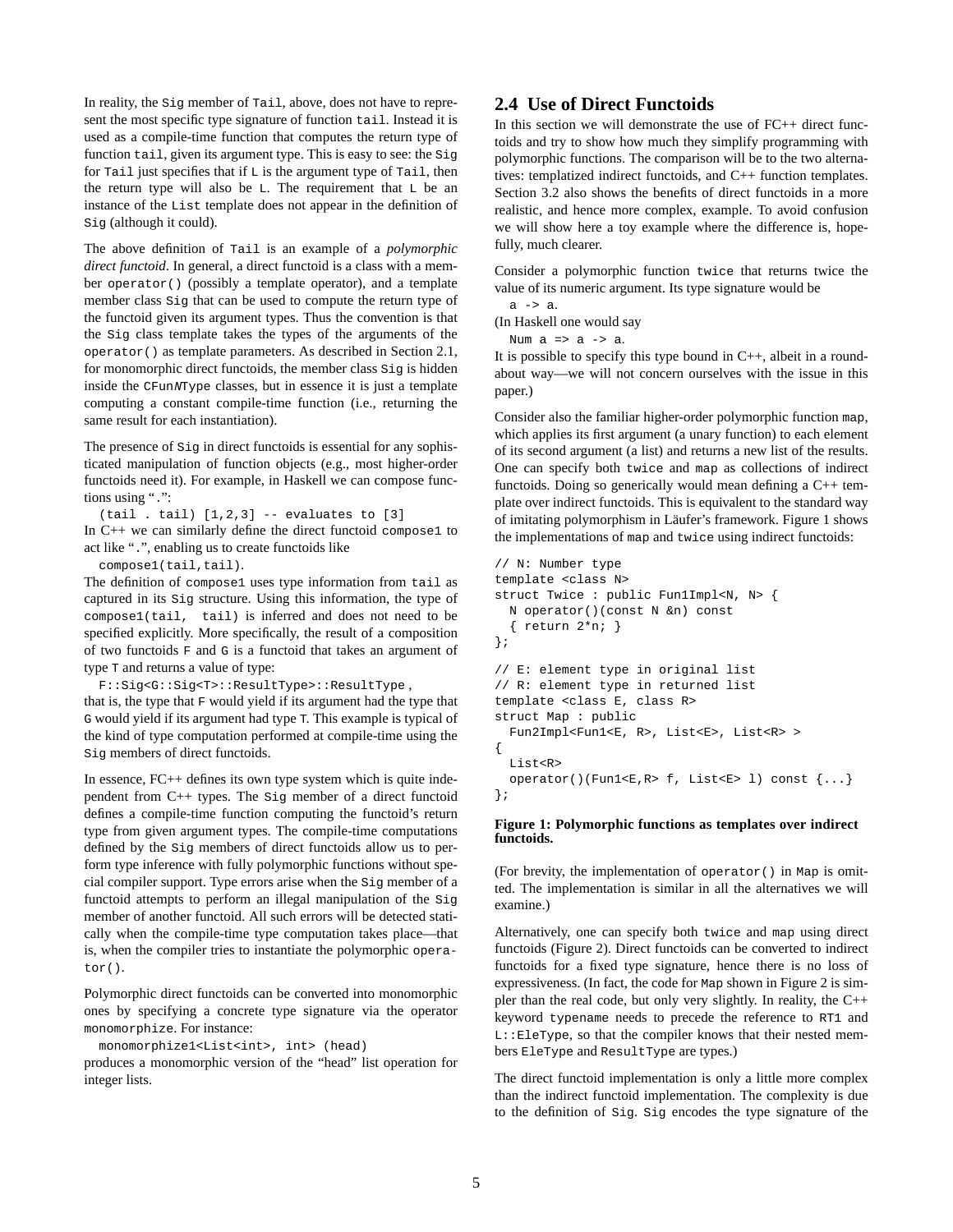```
struct Twice {
 template <class N> struct Sig : public
   Fun1Type<N, N> {};
  template <class N>
 N operator()(const N &n) const { return 2*n; }
} twice;
// F: function type
// L: list type
struct Map {
 template <class F, class L>
 struct Sig : public
  Fun2Type<F,L,
    List<RT1<F, L::EleType>::ResultType> > {};
  template <class F, class L>
  typename Sig<F,L>::ResultType
  operator()(F f, L l) const \{ \ldots \}} map;
```
#### **Figure 2: Polymorphic functions as direct functoids.**

direct functoid in a form that can be utilized by all other higher order functions in our framework. According to the convention of our framework, Sig has to be a class template over the types of the arguments of Map. Recall also that Fun2Type is just a simple template for creating function signatures—see footnote 5[.](#page-3-0)

To express the (polymorphic) type signature of Map, we need to recover types from the Sig structures of its function argument and its list argument. The RT1 type is just a shorthand for reading the return type of a 1-argument function. Since that type may be a function of the input type, RT1 is parameterized both by the function and by the input type. That is, the type computation

RT1<F, L::EleType>::ResultType

means "result type of function F, when its argument type is the element type of list L".

In essence, using Sig we export type information from a functoid so that it can be used by other functoids. Recall that the  $\sin \theta$  members are really compile-time functions: they are used as type computers by the FC++ type system. The computation performed at compile time using all the Sig members of direct functoids is essentially the same type computation that a conventional type inference mechanism in a functional language would perform. Of course, there is potential for an incorrect signature specification of a polymorphic function but the same is true in the indirect functoid solution.

To see why the direct functoid specification is beneficial, consider the uses of map and twice. In Haskell, we can say

map twice [1..]

to produce a list of even numbers. With direct functoids (Figure 2) we can similarly say

map( twice, enumFrom(1) ).

This succinctness is a direct consequence of using  $C++$  type inference. With the indirect functoid solution ([Figure 1\)](#page-4-0) the code would be much more complex, because all intermediate values would need to be explicitly typed as in

```
Map<int,int>()(
 Funl<int, int> (new Twice <int>()),
  enumFrom(1) ).
```
Clearly this alternative would have made every expression terribly burdensome, introducing much redundancy (int appears 5 times in the previous example, when it could be inferred everywhere from the value 1). Note that this expression has a single function application. Using more complex expressions or higher-order functions makes matters even worse. For instance, using the compose1 functoid mentioned in [Section 2.3,](#page-3-0) we can create a list of multiples of four by writing

map(compose1(twice, twice), enumFrom(1)). The same using indirect functoids would be written as Fun1<int, int> twice (new Twice <int>()); Map <int, int>() (Compose1<int, int, int>() (twice, twice), enumFrom(1) )

We have found even the simplest realistic examples to be very tedious to encode using templates over indirect functoids (or, equivalently, Läufer's framework [\[6\]\).](#page-11-0)

In short, direct functoids allow us to simplify the *use* of polymorphic functions substantially, with only little extra complexity in the functoid *definition*. The idiom of using template member functions coordinated with the nested template class Sig to maintain our own type system is the linchpin in our framework for supporting higher-order parametrically polymorphic functions.

Finally, note that twice could have been implemented as a C++ function template:

```
template <class N> N twice (const N &n)
\{ return 2*n: \}
```
This is the most widespread C++ idiom for approximating polymorphic functions (e.g., [\[8\]\[11\]\)](#page-11-0). C++ type inference is still used in this case. Unfortunately, as noted earlier, C++ function templates cannot be passed as arguments to other functions (or function templates). That is, function templates can be used to express polymorphic functions but these cannot take other function templates as arguments. Thus, this idiom is not expressive enough. For instance, our example where twice is passed as an argument to map is not realizable if twice is implemented as a function template.

What both of the above alternatives to direct functoids lack is the ability to express polymorphic functions that can accept other polymorphic functions as arguments. This rank-2 polymorphism capability of FC++ direct functoids is unique among C++ libraries for functional programming. The closest approximation of this functionality before FC++ was with the use of a hybrid of class templates, like in [Figure 1,](#page-4-0) and function templates. In the hybrid case, each function has two representations: one using a template class (so that the function can be passed to other functions) and one using a function template (so that type inference can be used when arguments are passed to the function). The C++ Standard Library uses this hybrid approach for some polymorphic, higherorder functions. This alternative is quite inconvenient because class templates still need to be turned into monomorphic function instances explicitly (e.g., one would write Twice<int> instead of twice in the examples above), and because two separate representations need to be maintained for each function. The user will have to remember which representation to use when the function is called and which to use when the function is passed as an argument.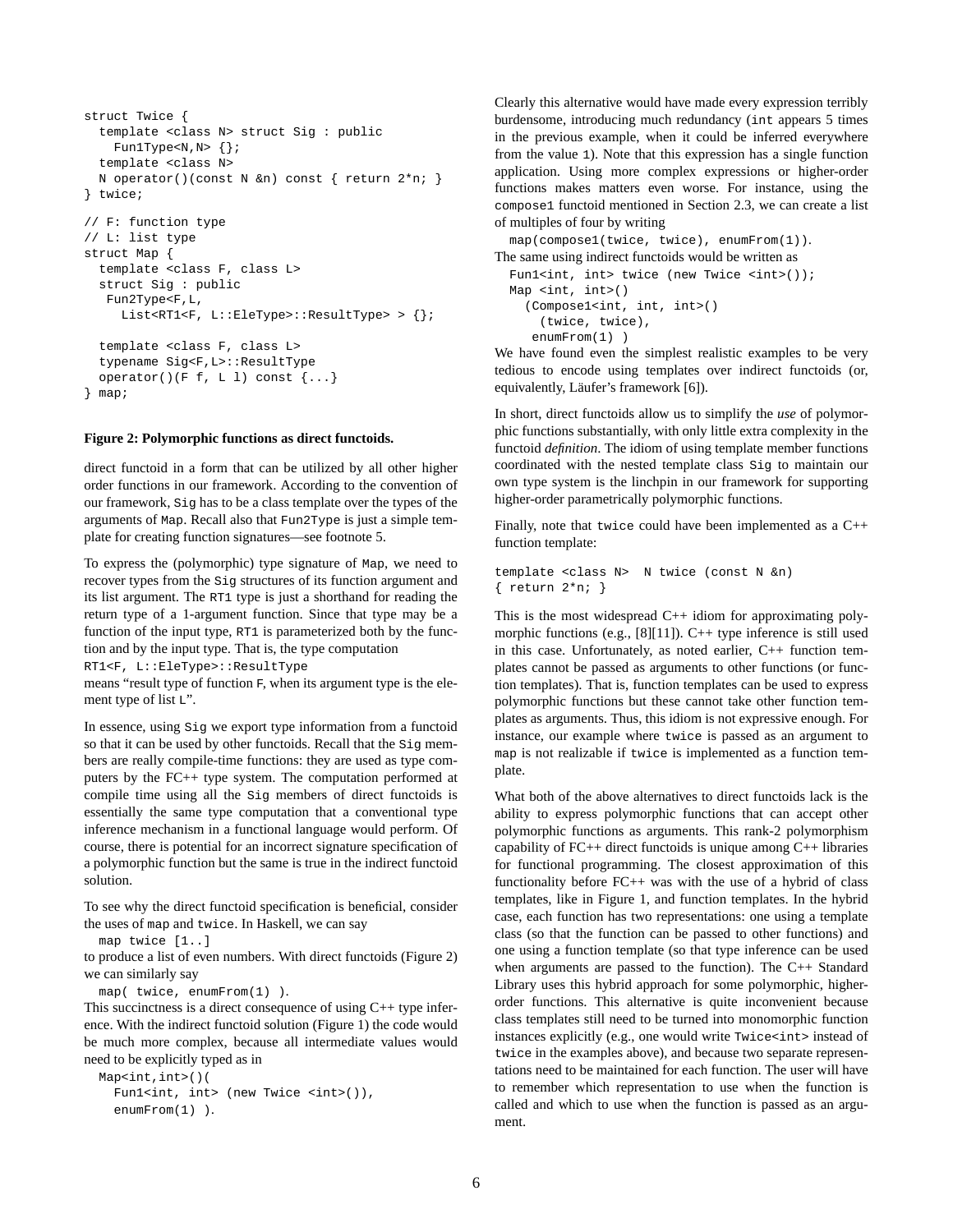#### <span id="page-6-0"></span>**2.5 Subtype Polymorphism**

Another innovation of our framework is that it implements a policy of subtype polymorphism for functoids. Our policy is contravariant with respect to argument types and covariant with respect to result types.

A contrived example: Suppose we have two type hierarchies, where "Dog" is a subtype of "Animal" and "Car" is a subtype of "Vehicle". This means that a Dog is an Animal (i.e., a reference to Dog can be used where a reference to Animal is expected) and a Car is a Vehicle. If we define a functoid which takes an Animal as a parameter and returns a Car, then this functoid is a subtype of one that takes a Dog and returns a Vehicle. For instance:

```
Fun1<Ref<Animal>, Ref<Car> > fa;
Fun1<Ref<Dog>, Ref<Vehicle> > fb = fa;
  // legal: fa is a subtype of fb
```
(Note the use of our Ref class template which implements references—a general purpose replacement of C++ pointers. The example would work identically with native C++ pointers—e.g. Car\* rather than Ref <Car>.)

That is, fa is a subtype of fb since the argument of fb is a subtype of the argument of fa (contravariance) and the return type of fa is a subtype of the return type of fb (covariance). We cannot go the other way, though (assign fb to fa). This means that we can substitute a "specific" functoid in the place of a "general" functoid. Since subtyping only matters for variables ranging over functions, it is implemented only for indirect functoids.

Subtype polymorphism is implemented by defining an implicit conversion operator between functoids that satisfy our subtyping policy. This affects the implementation of class templates Fun<sup>N</sup> of [Section 2.2.](#page-2-0) For instance, the definition of Fun1 has the form:

```
template <class Arg1, class Result>
class Fun1 : public CFun1Type<Arg1,Result> {
  ... // private members same as before
public:
  ... // same as before
  template <class A1s,class Rs>
 Fun1( const Fun1<A1s,Rs>& f ) :
    ref(convert1<Arg1,Result>(f.ref)) {}
};
```
(The new part is italicized.) Without getting into all the details of the implementation, the key idea is to define a template implicit conversion operator from Fun1<A1s, Rs> to Fun1<Arg1, Result>, if and only if A1s is a supertype of Arg1 and Rs is a subtype of Result. The latter check is the responsibility of direct functoid convert1 (not shown). In particular, convert1 defines code that will explicitly test (at compile time) to ensure that an Arg1 is a subtype of A1s and that Rs is a subtype of Result. In this way, the implicit conversion of functoids will fail if and only if either of the above two conversions fails. Since the operator is templatized, it can be used for any types A1s and Rs.

We should note that, although the above technique is correct and sufficient for the majority of conversions, there are some slight problems. First, C++ has inherited from C some unsafe conversions between native types (e.g., implicit conversions from floating point numbers to integers or characters are legal). There is no good way to address this problem (which was inherited from C despite

the intentions of the  $C_{++}$  language designer; see [\[13\]](#page-11-0) p. 710). Second, we cannot overload (or otherwise extend) the C++ operator dynamic\_cast. Instead, we have provided our own operation that imitates dynamic\_cast for indirect functoids. The incompatibility is unfortunate, but should hardly matter for actual use: not only do we provide an alternative, but also down-casting functoid references does not seem to be meaningful, except in truly contrived examples. More details on our implementation of subtype polymorphism can be found in the documentation of  $FC++ [7]$ .

Subtype polymorphism is important, because it is a familiar concept in object orientation. It ensures that indirect functoids can be used like any C++ object reference in real C++ programs.

# **3 USAGE EXAMPLES**

In this section, we show some complete functional programs written using FC++. For reference, we compare to implementations of the same examples in Haskell, with the type signatures specified explicitly for easy reference.

#### **3.1 Primes**

A simple algorithm for determining if a number  $x$  is prime is to compute all of its factors, and see if the resulting list of factors is just the list  $[1, x]$ . [Figure 3](#page-7-0) shows the Haskell code to compute the first *n* prime numbers (the code is slightly modified version of that on p. 29 of  $[2]$ ) and the corresponding implementation in C++. This example illustrates that the mapping from Haskell to  $C_{++}$  is straightforward and exact.

#### **3.2 Tree Fringe**

As another sample program, consider computing the fringe of a binary tree. We define a Tree to be either a Node, which comprises a piece of data and references to two other Trees, or Nil. For convenience, we say that a Tree meets the predicate leaf() if it is a Node whose subtrees are both Nil. The code for Trees in Haskell is:

```
data Tree a = Node a (Tree a) (Tree a)
             | Nil
leaf (Node _ Nil Nil) = True
leaf (Node \angle \angle \angle ) = False
```
We can define a similar data type in C++ as:

```
template <class T>
struct Tree {
 typedef T WrappedType;
 T data;
 Ref<Tree<T> > left, right;
 Tree( T x ): data(x), left(0), right(0) {}
 bool leaf() const
  \{ return (left==0) && (right==0); \}};
```
Let us define the *fringe* of the tree to be a list of all the data values stored in the leaves of the tree, in left-to-right order. [Figure 4](#page-7-0) shows the Haskell and  $C_{++}$  code to compute the fringe. The  $C_{++}$ version has the usual extra "noise" to declare the type of a direct functoid, but the body is exactly analogous to the Haskell version: If we reach nil, we return an empty list; else if we find a leaf, we return a one-element list; otherwise we lazily catenate the results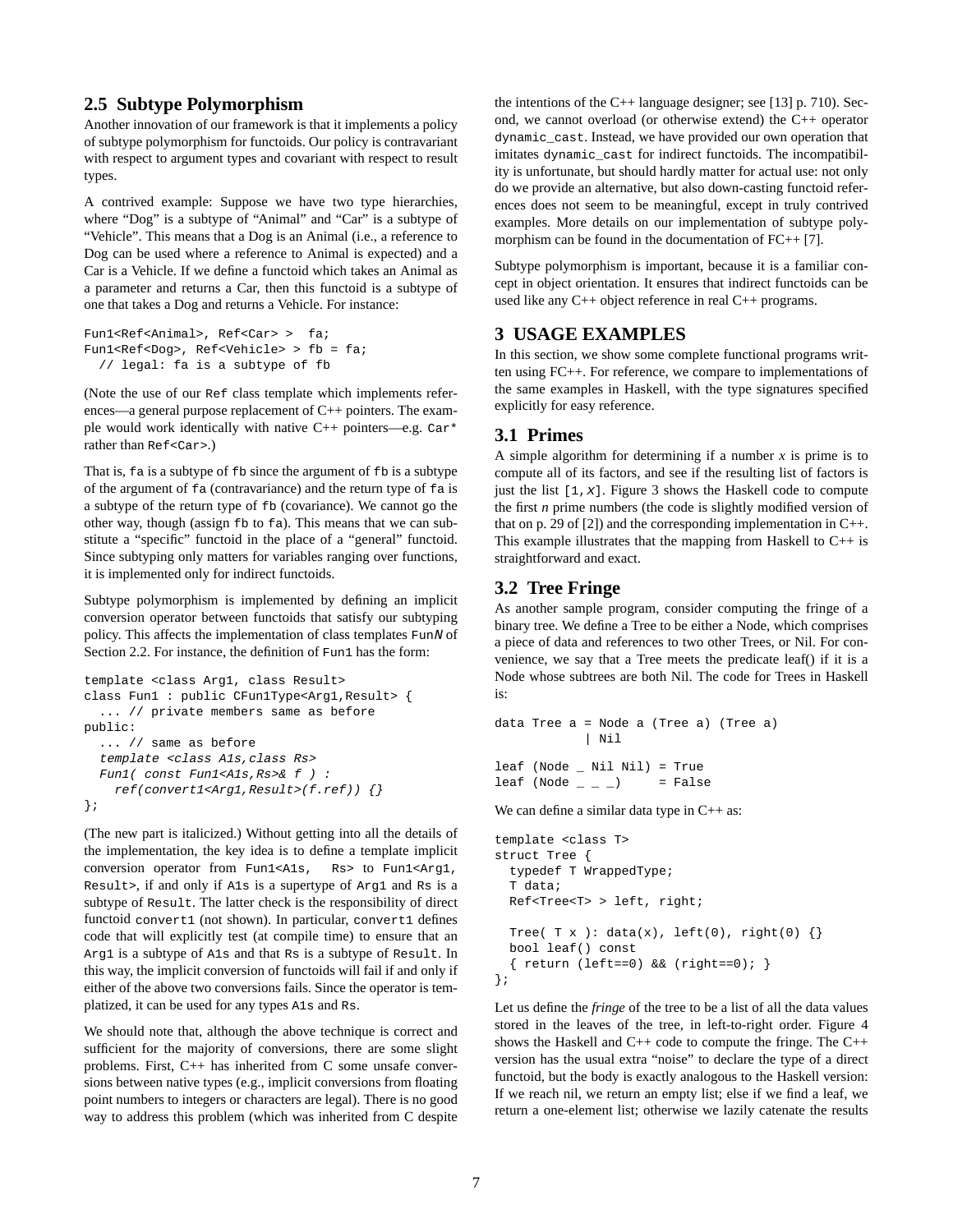```
divisible :: Int -> Int -> Bool
divisible t n = t 'rem' n == 0factors :: Int -> [Int]
factors x = filter (divisible x) [1..x]prime :: Int -> Bool
prime x = factors x == [1, x]primes :: Int -> [Int]
primes n = take n (filter prime [1..])
                                                      struct Divisible
                                                      : public CFun2Type<int,int,bool> {
                                                       bool operator()( int x, int y ) const
                                                        \{ return x\overline{y} == 0; \}} divisible;
                                                      struct Factors
                                                      : public CFun1Type<int,List<int> > {
                                                        List<int> operator()( int x ) const
                                                        { return filter( bind1of2(divisible,x),
                                                                          enumFromTo(1,x) ); }
                                                      } factors;
                                                      struct Prime : public CFun1Type<int,bool> {
                                                        bool operator()( int x ) const
                                                        { return factors(x) ==list_with(1,x); }
                                                      } prime;
                                                      struct Primes
                                                      : public CFun1Type<int,List<int> > {
                                                       List<int> operator()( int n ) const {
                                                         return take(n,filter(prime,enumFrom(1)));
                                                        }
                                                      } primes;
```
**Figure 3: Haskell and C++ code for computing the first n prime numbers.**

```
fringe :: Tree a -> [a]
fringe Nil = []
fringe n@(Node d l r)
     leaf n = [d]| otherwise = fringe l ++ fringe r
                                                   struct Fringe {
                                                     template <class RTT> struct Sig
                                                     : public Fun1Type<RTT,List<typename
                                                       RTT::WrappedType::WrappedType> > {}template <class T>
                                                     List<T> operator()(Ref<Tree<T> > t)const{
                                                       if(t==0)
                                                         return List<T>();
                                                       else if( t->leaf() )
                                                        return one_element(t->data);
                                                       else
                                                         return cat( bind1of1(Fringe(),t->left),
                                                                     bind1of1(Fringe(),t->right));
                                                     }
                                                   } fringe;
```


of recursive calls on the left and right subtrees. (Note that bind1of1 is used here to effect laziness; bind1of1 curries the only argument of a unary function to yield a 0-arg functoid which does not actually "do work" until it is needed and explicitly invoked.)

Clients can then compare the fringes of two trees with

fringe tree1 == fringe tree2 -- Haskell

 $fringe(tree1) == fringe(tree2)$  //  $C++$ 

which again demonstrates that *using* functoids is easy, even if *implementing* them is somewhat tedious due to the Sig member. The fringe functoid is both polymorphic (it works on trees of integers, strings, etc.) and lazy (if two large trees' fringes differ in the first element, the rest of the trees will not be traversed, since the result of the equality comparison is guaranteed to be false after the first mismatch).

To see the importance of our implementation of parametric polymorphism via direct functoids, [Figure 5](#page-8-0) shows what the code would look like if we instead had chosen to implement fringe using templatized versions of indirect functoids. The last return statement (italicized) in the function exemplifies the complexity one repeatedly encounters when trying to express polymorphic functions using the framework of [\[6\].](#page-11-0)

In reality, the code segment of [Figure 5](#page-8-0) *masks much of the complexity*, because it uses makeFun0 and makeFun1, which are function templates and employ C++ type inference. If we had also expressed makeFun0 and makeFun1 using exclusively indirect functoids, the example would be even longer. We believe that [Fig](#page-8-0)[ure 5](#page-8-0) demonstrates convincingly why we consider our framework to be the first usable attempt at incorporating both higher-order functions and polymorphism in C++. It is not surprising that previous approaches using higher-order functions in  $C++$  (e.g, [\[5\]\)](#page-11-0) have shied away from polymorphism.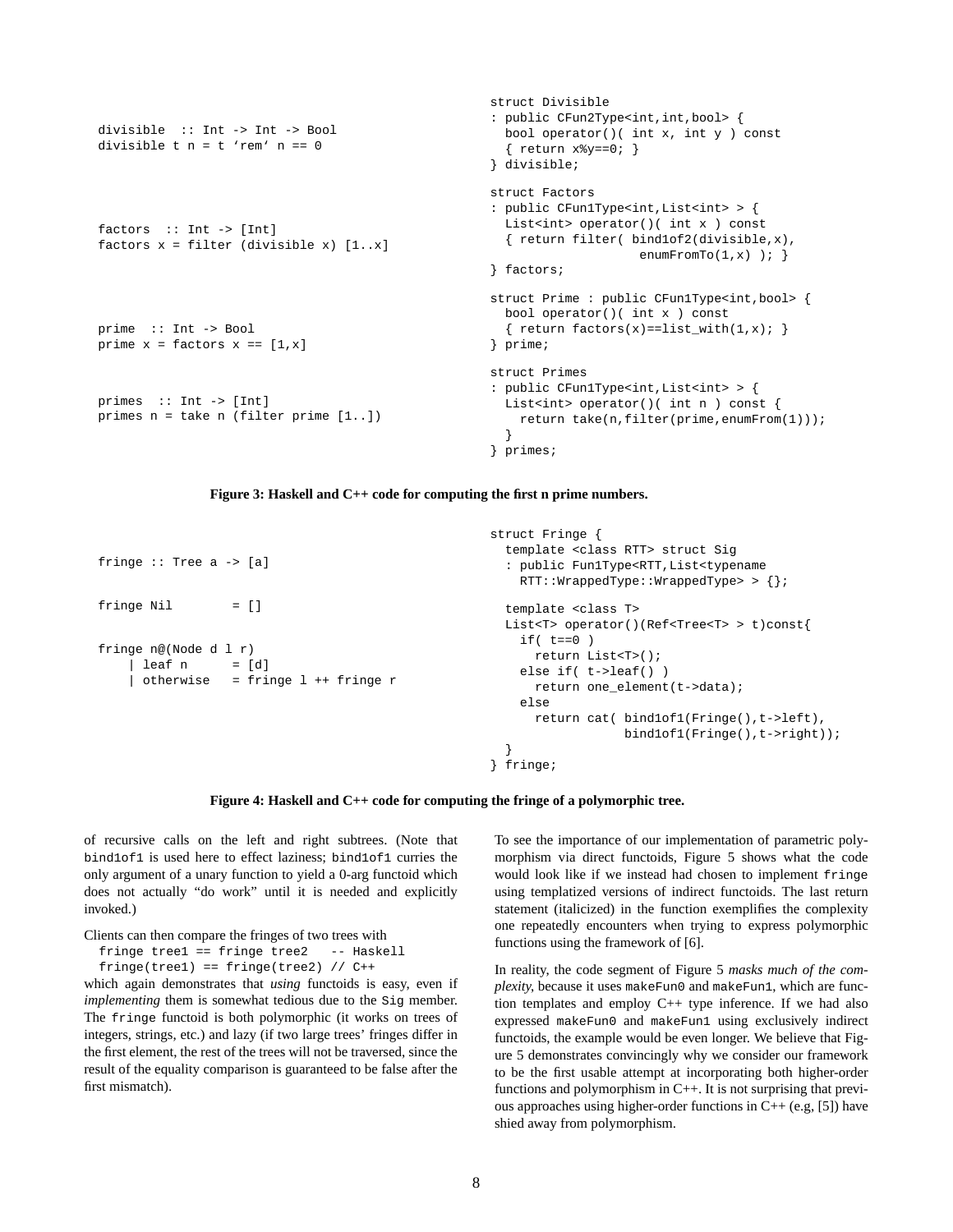```
template <class T>
struct Fringe
: public CFun1Type<Ref<Tree<T> >,List<T> > {
 List<T> operator()( Ref<Tree<T> > t )
 const {
    if(f \neq t == 0)return List<T>();
    else if( t->leaf() )
      return OneElement<T>()(t->data);
    else // take a deep breath!
      return Cat<T>()(
     makeFun0(
      Bind1of1<
        Fun1<Ref<Tree<T> >,List<T> >,
        Ref < Tree < T > > >()(makeFun1(Fringe<T>()), t->left),
      Bind1of1<Fun1<Ref<Tree<T> >,List<T> >,
               Ref < Tree < T > > >()(makeFun1(Fringe<T>()), t->right));
 }
};
```
**Figure 5: Tree fringe computation using templates over indirect functoids. This example demonstrates why templates over indirect functoids are undesirable.**

# **4 DISCUSSION: SUPPORT AND LIMITA-TIONS**

At this point we can summarize the level of support for functional programming that FC++ offers, as well as its limitations.

• *Complexity of type signature specifications*: FC++ allows higher-order polymorphic function types to be expressed and used. Type signatures are explicitly declared in our framework, unlike in ML or Haskell, where types can be inferred. Furthermore, our language for specifying type computations (i.e., our building blocks for Sig template classes) is a little awkward. We used our framework to define a large number (over 50) of common functional operators and have not found our type language to be a problem—learning to use it only required minimal effort.

The real advantage of FC++ is that, although function definitions need to be explicitly typed, function uses do not (even for polymorphic functions). In short, with our framework, C++ has as good support for higher-order and polymorphic functions as it does for any other first-class C++ type (e.g., pointers and numbers, but *not* C++ native functions, which are not first-class entities).

• *Limitations in the number of functoid arguments*: There is a bound in the number of arguments that our functoids can support. This bound can be made arbitrarily high (templates with more parameters can be added to the framework) but it will always be finite. We do not expect this to be a problem in practice.

A closely related issue is that of naming. We saw base classes like Fun1 and Fun1Impl in FC++, as well as operators like makeFun1 and monomorphize1. These entities encode in their names the number of arguments of the functions they manipulate. Using C++ template specialization, this can be avoided, at least in the case of class templates. Thus, we can have templates Fun and FunImpl with a variable number of arguments. If template Fun is used with two arguments, then it is assumed to refer to a one-argument function (the second template argument is the return type). We have experimented with this idea, and it is a candidate for inclusion in the next version of FC++.

Another desirable capability is that of implicit currying whenever a function is used with fewer actual arguments than formal arguments. The challenge is to implement this functionality in a reusable way, instead of adding it to the definition of individual functoids. This is straightforward for monomorphic functoids, but not for polymorphic direct functoids. Therefore, for uniformity reasons, we have not yet included this feature in FC++.

• *Compiler error messages*: C++ compilers are notoriously verbose when it comes to errors in template code. Indeed, our experience is that when a user of FC++ makes a type error, the compiler typically reports the full template instantiation stack, resulting in many lines of error messages. In some cases this information is useful, but in others it is not. We can distinguish two kinds of type errors: errors in the Sig definition of a new functoid and errors in the use of functoids. Both kinds of errors are usually diagnosed well and reported as "wrong number of parameters", "type mismatch in the set of parameters", etc. In the case of Sig errors, however, inspection of the template instantiation stack is necessary to pinpoint the location of the problem. Fortunately, the casual user of the library is likely to only encounter errors in the use of functoids.

Reporting of type errors is further hindered by non-local instantiations of FC++ functoids. Polymorphic functoids can be passed around in contexts that do not make sense, but the error will not be discovered until their subsequent invocation. In that case, it is not immediately clear whether the problem is in the final invocation site or the point where the polymorphic functoid was passed as a parameter. Fundamentally, this problem cannot be addressed without type constraints in template instantiations, something that C++ does not offer. Overall, however, type error reporting in FC++ is quite adequate, and, with some experience, users have little difficulty with it.

• *Creating closures*: Our functoid objects correspond to the functional notion of closures: they can encapsulate state together with an operation on that state. Note, however, that, unlike in functional languages, "closing" the state is not automatic in our framework. Instead, the state values have to be explicitly passed during construction of the functoid object. Of course, this is a limitation in every approach to functional programming in C++.

The reader may have noticed our claim in [Section 2.2](#page-2-0) that our (internal) reference-counted functoid pointers cannot form cycles. This implies that our closures (i.e., functoid objects) cannot be self-referential. Indeed, this is a limitation in FC++, albeit not an important one: since our closures cannot be anonymous, and since the "closing" of state is explicit, it is convenient to replace self-referential closures with closures that create a copy of themselves. This approach is slightly inefficient, but the efficiency gains of using a fast reference counting technique for functoid objects far outweigh this small cost.

• *Pure functional code vs. code with side-effects*: In C++, any method is allowed to make system calls (e.g., to perform I/O, access a random number generator, etc.) or to change the state of global variables. Thus, there is no way to fully prevent side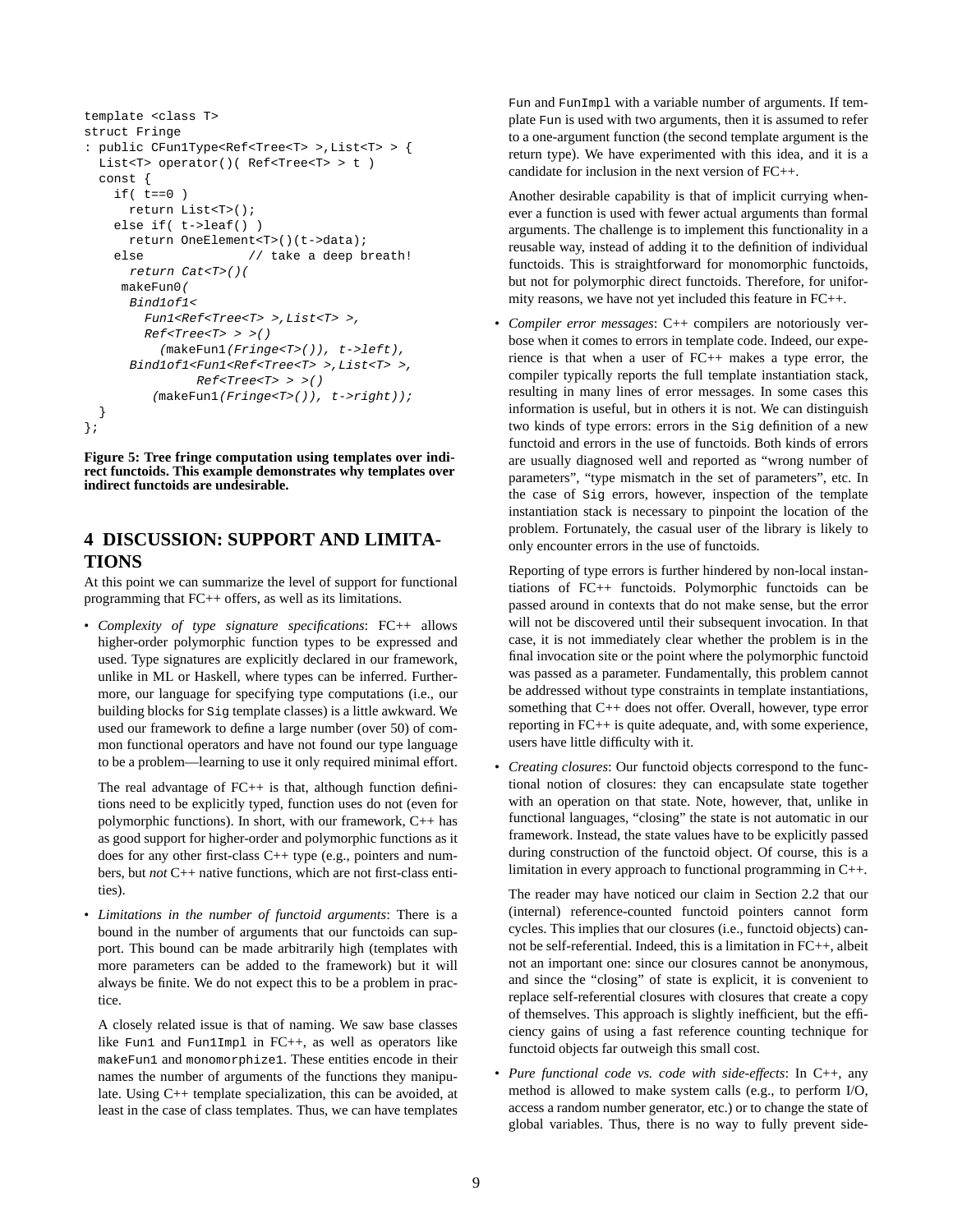<span id="page-9-0"></span>effects in user code. Nevertheless, by declaring a method to be const, we can prevent it from modifying the state of the enclosing object (this property is enforced by the compiler). This is the kind of "side-effect freedom" that we try to enforce in FC++. Our indirect functoids (as shown in [Section 2.2](#page-2-0)) are explicitly side-effect free—any class inheriting from our FunNImpl classes has to have a const operator (). Nevertheless, users of the library could decide to add other methods with sideeffects to a subclass of FunNImpl. We strongly discourage this practice but cannot prevent it. It is a good convention to always declare methods of indirect functoids to be const.

For direct functoids, guarantees are even weaker. We cannot even ensure that operator () will be const, although this is, again, a good practice. Certainly functoids with side effects can be implemented in our framework, but this seems both unnecessary and dangerous. Other opportunities for code with side effects abound in C++. Our recommendation is that code with side effects be implemented outside the FC++ framework. For instance, such code could be expressed through native C++ functions. The purist can even define monads [\[14\]](#page-11-0) using FC++.

## **5 TECHNICAL ISSUES**

#### **5.1 Library Performance**

As explained in [Section 2.2,](#page-2-0) our basic framework for indirect functoids is quite efficient due to its fast memory management through reference counted pointers. Läufer's framework for functional programming in C++ [\[6\]](#page-11-0) defines functoids that are very similar to our indirect functoids. Läufer's implementation ensures that no functoid is accessible through multiple references, by copying functoids at aliasing time (i.e., when a reference is assigned to another). Since indirect functoid objects do not hold mutable state (they cannot, as they only have const methods), reference-counting is as safe as copying.

To measure the consequences of our optimization, we performed a simple experiment. We used Läufer's implementation of a lazy tree fringe computation, with practically no modifications to his code (to ensure that no bias is introduced). This program comprises the main example in Läufer's library and consists of a *monomorphic* tree fringe computation [\(Figure 5](#page-8-0) suggests that a polymorphic implementation would be unmanageable). We attached to the main implementation a client program that requests a tree fringe computation on a randomly produced tree of a given size. In Table 1, we show timings in milliseconds on a Sun Ultra 5 (Sparc 300MHz processor), with both programs compiled using egcs-2.91.66 (the GNU C++ compiler) at optimization level 3. Different optimization levels did not change the results qualitatively. The timings are only for the fringe computation (i.e., after tree construction). We first determined that the variation across different executions was not significant, and then ran a single experiment for each problem size (with a warm cache, as the tree was created right before the fringe computation).

The first column of Table 1 shows the number of nodes in the tree. The second shows the time taken when the tree fringe client used Läufer's functoid implementation. The third column shows the execution time of the same program with our indirect functoid implementation. The fourth column shows the ratio of the two for easy reference. The fifth column shows the performance of a reference implementation: a *strict* tree fringe computation, using regu-

**Table 1: Performance of FC++ in the tree fringe problem (msec)**

| Tree Size<br>(nodes) | Läufer<br>Library | Indirect<br>Functoids | Ratio | Strict<br>Fringe |
|----------------------|-------------------|-----------------------|-------|------------------|
| 1000                 | 121               | 28                    | 4.32  |                  |
| 2000                 | 273               | 63                    | 4.33  |                  |
| 4000                 | 716               | 132                   | 5.42  |                  |
| 8000                 | 1320              | 256                   | 5.16  | 16               |
| 16000                | 3590              | 600                   | 5.98  | 33               |
| 32000                | 7611              | 1182                  | 6.44  | 71               |
| 64000                | 17816             | 2449                  | 7.27  | 157              |
| 128000               | 38758             | 6122                  | 6.33  | 327              |
| 256000               | 96789             | 12995                 | 7.45  | 816              |
| 512000               | 195091            | 23195                 | 8.41  | 1361             |

lar C++ functions (no functoids, no lazy evaluation) but still free of side-effects.

As can be seen, our indirect functoids perform 4 to 8 times faster than the implementation in [\[6\]](#page-11-0). Some small variation in performance can be observed, and this is expected, since the trees are generated from random data. Nevertheless, overall the trend is very clear.6

The reason for the superlinear running times of both lazy implementations is that for *n* nodes, a list of approximately *logn* functoid objects is kept as the state of the lazy list. Since the implementation is purely functional, this list needs to be copied when the state is updated, making the overall asymptotic complexity *O(n logn)*. Since copying is very fast with our implementation (a reference count is incremented) the performance of our code is dominated by a linear component, and thus the speedup relative to Läufer's implementation increases for larger trees.

The superlinear scaling of the strict tree fringe computation is also due to copying the fringe for subtrees at each node. That is, the strict computation is also side-effect free and has asymptotic complexity of *O(n logn)*. We chose this to closely match the lazy implementation so that a comparison is meaningful. The performance of the strict version is significantly faster than both lazy versions, but this is hardly unexpected. The main overheads are due to the creation of functoid objects and to dynamic dispatch. We suspect (but have yet to verify) that the former is much more taxing than the latter.

The conclusion from our simple experiment is that our mechanism for avoiding aliased referencing is at least 8 times faster than copying functoids, for realistic kinds of functoids (the more data a functoid object encapsulates, the higher the overhead of copying).

<sup>6.</sup> Clear enough that we did not consider a more detailed experiment (e.g., one that will quantify the variance between runs) to be needed.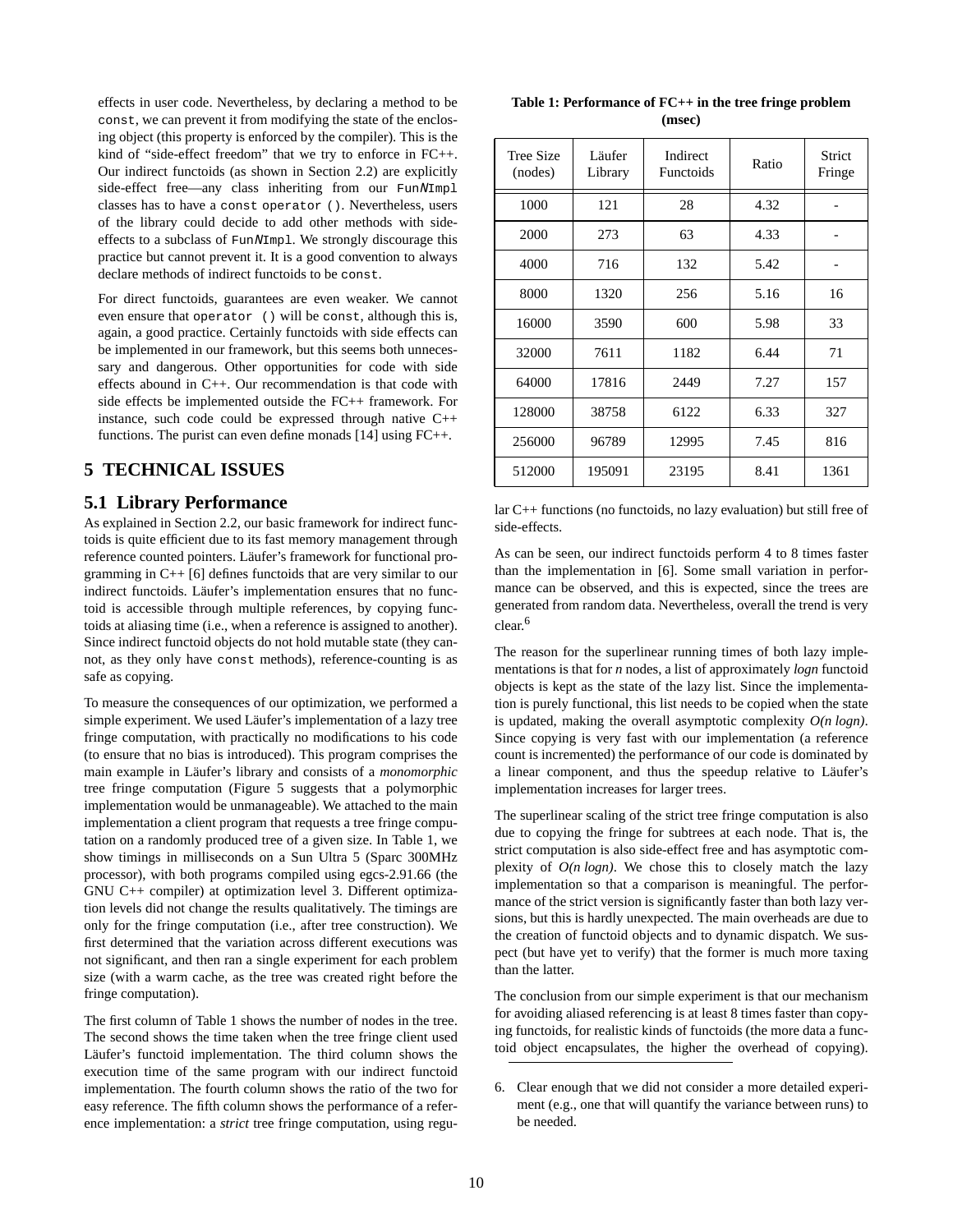<span id="page-10-0"></span>Since many functional programs will involve passing a lot of functoid objects around, as this example amply demonstrates, the consequences for overall performance can be significant.

## **5.2 Library Members**

Our implementation is not merely a framework for functional programming in C++, but an actual usable and extensible library. This section describes the library, which currently consists of a few thousand lines of code.

The entire library is free of side-effects, in that every method is a const method, and all parameters are passed by constant reference. This was merely a design choice based on our desire to demonstrate pure functional programming in C++.

The library code conceptually comprises three parts.

#### *5.2.1 Functoids and the* List *class*

This portion of the library implements the backbone for functional programming in C++. The FunN and FunNImpl classes are defined here, as well as the inheritable signature-helper classes like Fun1Type. List is defined in a way so that elements of a list are evaluated lazily, thus supporting structures like "infinite" lists.

#### *5.2.2 Standard Prelude*

Here we define about 50 functions that appear in the Haskell Standard Prelude (see [\[10\],](#page-11-0) Section 5.6 and Appendix A), including map, filter, take, foldl, zipWith, any, and elem. These functions serve a dual purpose: first, they convinced us that it was possible (and easy!) to convert arbitrary functional code into C++ code using our framework; second, they provide a large and useful library to clients, just as the Haskell Standard Prelude does for Haskell programmers. We chose the exact names and behaviors of Haskell functions whenever possible.<sup>7</sup>

It is worth noting that this portion of the library was implemented in less than a week<sup>8</sup>—even though this section is nearly half of the entire library! Once our general framework was in place and we became familiar with it, implementing a large number of functoids was very easy.

#### *5.2.3 Other utilities*

FC++ has a number of utility functoids. We create functoids to represent C++ operators, such as plus and equal\_to, which roughly correspond to operator sections in Haskell. We have functoids for various conversions, such as monomorphize, which converts a direct functoid into an indirect functoid by fixing a type signature, and stl\_to\_fun1, which promotes a unary STL-style functoid into one of our functoids.

We also provide functoids for currying function arguments. For example, rather than supplying both arguments to map as in map(odd,int\_list) // returns List<bool> one could use bind1of2 to curry the first parameter bind1of2(map,odd) //List<int> -> List<bool>

or instead curry the second via bind2of2(map,int\_list) //(int->T)-> List<T>.

Finally, this portion of the library also implements Ref, our reference-counting class, which is described next.

# **5.3 Ref**

There are many "smart pointer" implementations in C++. For FC++, we use a simple reference-counting scheme, as that is sufficient for our functoids. Each Ref contains the actual pointer that it wraps up, as well as a pointer to an integer count, which may be shared among Refs.

```
template<class T>
class Ref {
protected:
  T* ptr;
  unsigned int* count;
  void inc() \{ ++( * count) \}... // continued next
```
A key for FC++ is that the Refs are subtype polymorphic; that is, Ref<U> should behave as a subtype of Ref<T> if U is a subtype of T. We create an implicit conversion via a templatized constructor, which exists in addition to the normal copy constructor.

```
public:
  ... // implementation technicalities
 Ref(const Ref<T>& other)//copy constructor
  : ptr(other.ptr), count(0) {
     if(ptr) { count = other.count; inc(); }}
  template <class U> // implicit conversion
 Ref(const Ref<II>& other)
  : ptr(implicit_cast<T*>(other.ptr)),
    count(0) {
     if(ptr) { count = other.count; inc(); }}
};
```
We are assured that  $U$  is a subtype of  $T$  by implicit\_cast (a common C++ idiom), which is defined as:

```
template<class T, class U>
T implicit_cast( const U& x ) {
 return x;
}
```
Ref is a fairly mature "smart pointer" class and can be used as a complete replacement of C++ pointers. A common criticism of smart pointer classes (e.g., [\[3\]\)](#page-11-0) is that they do not support the same conversions as native C++ pointers (e.g., a smart pointer to a derived class cannot be converted into a smart pointer to a base class). Ref supports such conversions if and only if they would be supported for native  $C_{++}$  pointers. We encourage use of the Ref class for all functional tasks in C++.

## **6 RELATED WORK**

Läufer's paper [\[6\]](#page-11-0) contains a good survey of the 1995 state of the art regarding functionally-inspired C++ constructs. Here we will only review more recent or closely related pieces of work.

Dami [\[1\]](#page-11-0) implements currying in C/C++/Objective-C and shows the utility in applications. His implementation requires modification of the compiler, though. The utility comes mostly in C; in

<sup>7.</sup> Some Haskell functions, like break, have names that conflict with C++ keywords, so we were forced to rename them.

<sup>8.</sup> In fact, a portion of that week was "wasted" tracking down a template bug in the g++ compiler, and finding a legal workaround.